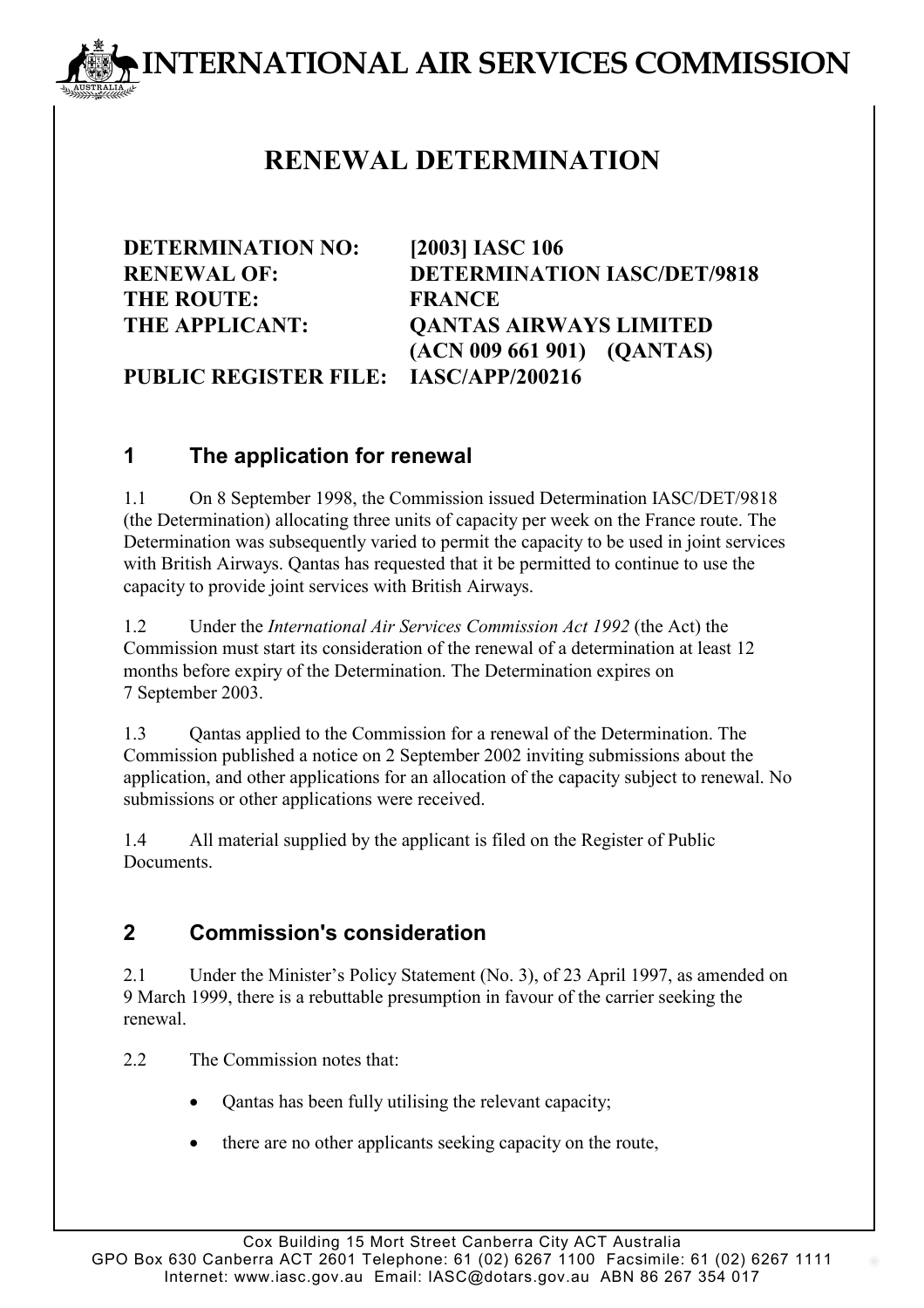- according to the Register of Available Capacity there is an average of 250 one way seats per day for code share services available for immediate allocation; and
- there is no evidence that Qantas has failed to service the route effectively.

2.3 In these circumstances, the Commission concludes that the renewal of Determination IASC/DET/9818 would be of benefit to the public.

2.4 The wording of the fresh determination below reflects the view of the Commission that determinations which renew original determinations should contain updated terms and conditions consistent with the Commission's current practice and current air services arrangements. Under the Act, the Commission may make changes to the terms and conditions included in the original determination where warranted by changes in circumstances since the original determination was made.

#### **3 Determination for renewal of Determination IASC/DET/9818 allocating capacity on the France route to Qantas ([2003] IASC 106)**

3.1 The Commission makes a determination in favour of Qantas Airways Limited, allocating three units of capacity per week in each direction between Australia and France.

- 3.2 The determination is for five years from 8 September 2003.
- 3.3 The determination is subject to the following conditions:
	- Qantas is required to fully utilise the capacity;
	- only Qantas is permitted to utilise the capacity;
	- the capacity may be used by Qantas to provide services jointly with British Airways in accordance with:
		- the code share agreement dated 5 October 1997; or
		- any new code share agreement, whether or not it replaces the existing agreement, with the prior approval of the Commission;
	- under the arrangements with British Airways, Qantas may only price and market its services, or share or pool revenues/profits on the route, jointly with British Airways as long as such practices are authorised under the *Trade Practices Act 1974* or otherwise authorised by the Australian Competition Tribunal, in the event of review by that Tribunal;
	- to the extent that the capacity is used to provide joint services on the route, Qantas must take all reasonable steps to ensure that passengers are informed of the carrier actually operating the flight at the time of booking;